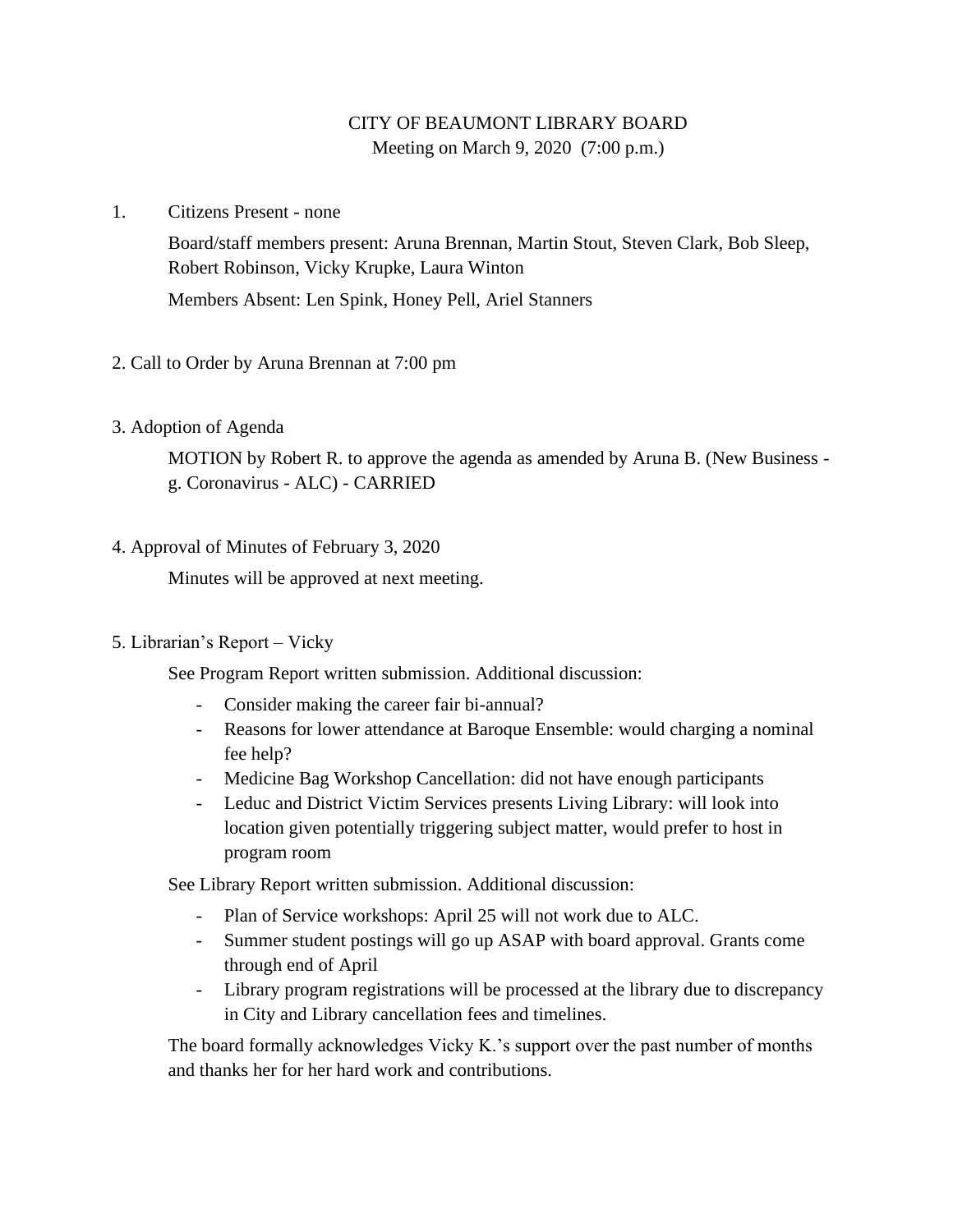#### 6. 30-60-90 Day Plan - Laura

See Plan written submission. Additional discussion:

- Laura to attend council meeting either March 10 or March 24, to be confirmed by Martin
- 8. Friends of the Library Vicky

See Friends of Library Report written submission. Additional discussion:

- Drive Happiness is a rideshare service for seniors and people with disabilities

## 9. YRL - Aruna

See YRL minutes.

### **BUSINESS**

### 9. Business

- a. 2020 Public Library Board Operating Grant Application
	- Funding will remain stable in 2020
	- Laura will find Grant Application information and complete application by next Board meeting

#### b. Expansion Update

- Friends donated \$4000 for furniture
- \$1717.40 from the capital building contingency was used to cover difference from the original quote
- Quiet room met code and is fully functional
- c. Policy Updates
	- Policy Committee to update AP-01\_Human\_Resource\_Management policy
- d. ALC 2020 Registration Reminder
	- Minister Awards for Excellence deadline is fast approaching we will consider next year
- e. RFP Our Places and Play Master Plan
	- No movement on this to date
- f. Human Resources (In Camera)

MOTION to go in camera by Robert R. at 7:43 pm - CARRIED